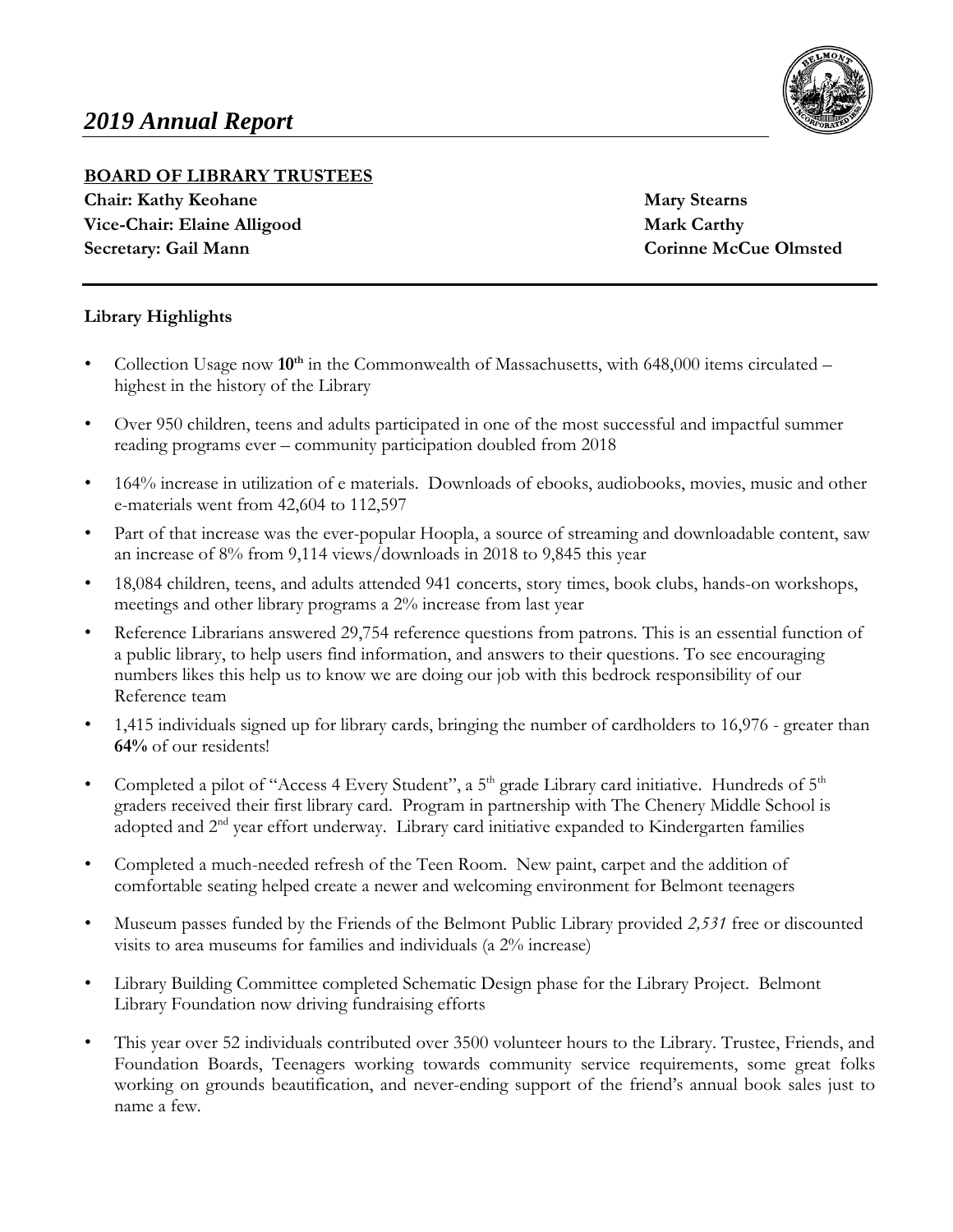

### **Purpose and Duties:**

The Belmont Public Library is guided by the past and focused on the future. Its mission is to enrich the lives of the community by empowering its citizens personal, educational, and professional growth. The Library is dedicated to advancing literacy and fostering life-long learning. We aim to provide a center for information and discovery through innovative programing, robust collections, and responsive services. The Library is a place for Belmont to learn, share, and create, and relax.

### **Summary of Activities and Accomplishments:**

### **Circulation Services**

The Belmont Public Library was the 10<sup>th</sup> best circulating public library in the Commonwealth of Massachusetts with an overall collection use in FY19 of 648,076 items circulated. This increase makes FY19 the best usage in our Library history. There are over 370 public libraries throughout Massachusetts. In addition to Belmont, the top 10 include the cities of Boston, Newton, Brookline, Cambridge, and Quincy. All of these communities much larger than us and include multiple branches. To be included on a list with these large and successful city libraries shows the dedication and talent of our amazing staff, and also the love and support from a dedicated patron base. When taking these five off the list, the true picture of the Belmont Library is shown, a top five town library in our state of Massachusetts.

We successfully completed another year of our homebound delivery program called "Books on Wheels," a partnership with the Council on Aging circulating hundreds of items by delivery to homebound citizens in Belmont.

Staff in both the Circulation and Reference Departments carefully select and curate a variety of displays throughout the Library, highlighting current events, holidays, trends and unique interests. These bimonthly displays drive very strong circulation statistics regularly.

The Circulation team handles all items delivered from and to other Minuteman libraries, typically over 110,000 items annually.

### **Adult/Reference Services**

We offered a wide range of adult offerings this year, offering new programs, and enhancing mainstay offerings. Offerings are guided by the demands and interests of the community and our changing demographics. There was something for everyone among the adult offerings including our mainstay offerings like our Friends Author Series, Dial M For Movies film review group, and Music on Saturday offerings. We also expanded programs including our Library of Things, added ELS conversation groups and launched new programs our "Space Series" and Spanish language groups.

2019 marked the 50th anniversary of the moon landing. We celebrated this milestone during our summer reading program, and as part of our celebration, we interviewed people who had first-hand memories of this historic event. We called it Moon Memories: An Oral History Project. These oral histories are archived on the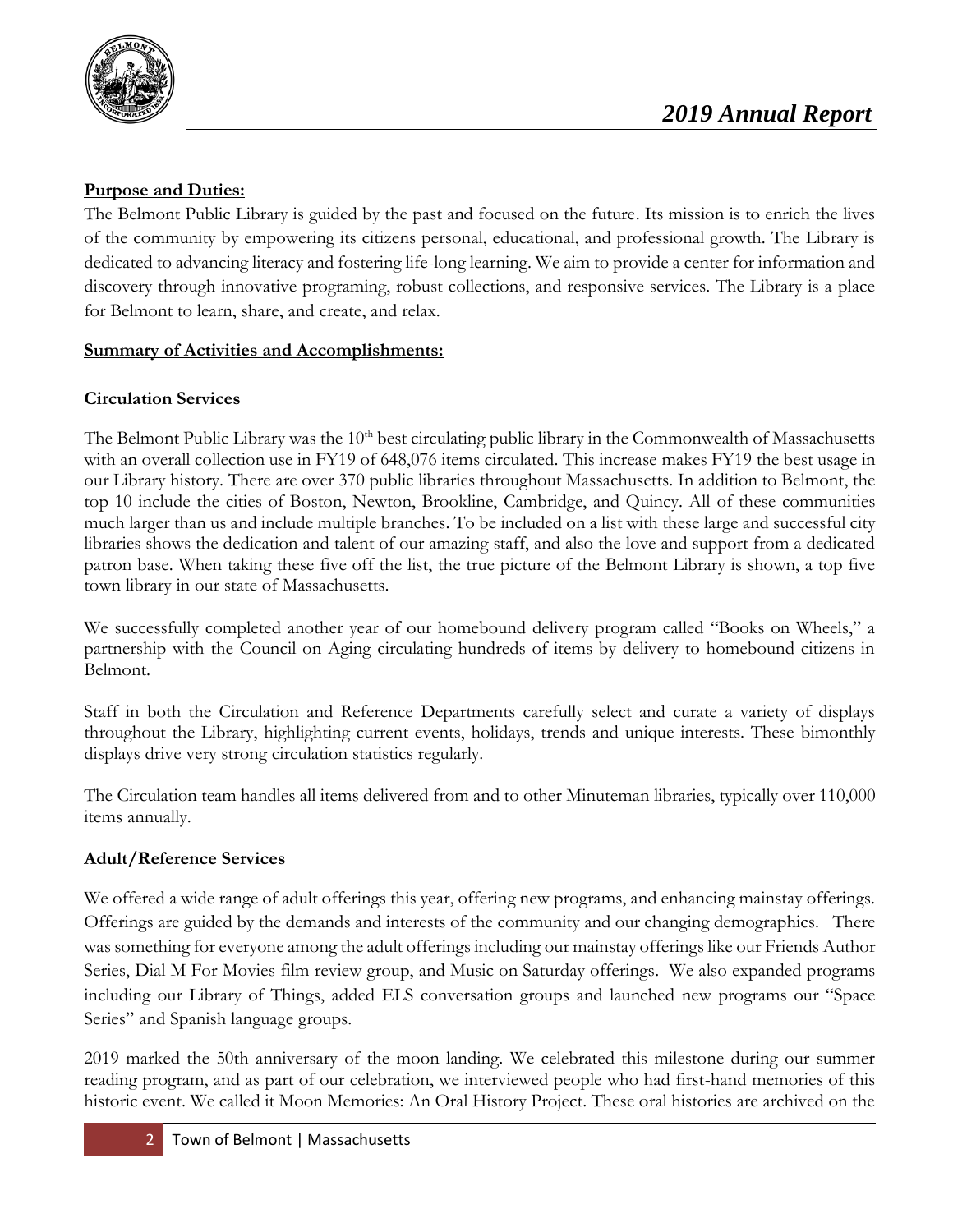

library's SoundCloud account, and available for use through the website. Ask us for guidance and we'll be happy to show you how to access them.

To honor Apollo 11 landing on the moon, we also hosted an inflatable planetarium. The projected show on the inside of a dome was *Life in the Universe* and it took a fresh look at those special places in space that might harbor life, including all of the planets in our solar system. It was a beautiful scenic tour of our universe through the eyes of astronomers looking for clues about the origin of life and the development of intelligence. This program was made possible by a partnership with the Council on Aging – Beech Street Center

Our space series also took some time to focus specifically on Mars, revealing the secrets of the Red Planet highlighted the exploration of the red planet. The program included Percival Lowell's drawings of canals on Mars, a discussion of HG Wells' *War of the Worlds*, and then moved into the modern era with NASA & ESA orbiting spacecraft, landers, and rovers!

Finally, Exoplanets Around Other Stars taught participants how the latest satellites are finding planets around our neighboring stars, and the incredible variety and numbers of planets found among them. We learned how NASA and the ESA plans to explore those newfound planets with the upcoming James Webb Space Telescope. The series was a great success and was a fun way to teach patrons about space and honor the past while looking to the stars.

The Music on Saturday Series hosted concerts throughout the year. We travelled back in time with a special performance by Studio Two, a headlining Beatles tribute band that focuses on the early years of The Beatles. They performed with period attire and equipment. Celtic and Folk Music with Colleen and Sean found common ground among different generations, in their love of the music of Ireland and the UK. They performed traditional and contemporary songs with pleasing harmonies. Violinist Joshua Peckins presented a lecture recital featuring solo violin music by Bach and Ysaye, with warm and personal stories about the composers and their music.

Many authors presented their work to patron through author talks, book groups, and other program opportunities in 2019. These offerings are always well attended, but we really were able to feel the impact had on the patrons this year through the feedback we received, and the circulation of books presented on.

Author Cheryl Suchors discussed her book *[48 Peaks: Hiking and Healing in the White Mountains](http://find.minlib.net/iii/encore/record/C__Rb3778228__S48%20peaks__Ff%3Afacetcollections%3A6%3A6%3ABelmont%3A%3A__Orightresult__U__X7?lang=eng&suite=cobalt)* as part of our Friends Author Series. At age 48, Cheryl set out to hike the arduous 4000 Footers of New Hampshire, enduring breast cancer, and redefining success along the way.

Author Kwan Kew Lai discussed her book *Lest We Forget: A Doctor's Experience with Life and Death During the Ebola Outbreak*. After fighting through yards of red tape, leaving her family, and putting her own health at risk to help suffering strangers, Kwan Kew Lai finally arrived in Africa to volunteer as an infectious disease specialist in 2014, during the largest Ebola outbreak in history. What she found was not only blistering heat, inhospitable working conditions, and deadly, unrelenting illness, but hope, resilience, and incredible courage.

For many years, the Library offered a senior book discussion group as a collaboration with the Belmont Council on Aging. This year the group was retired allowing two new clubs two begin in its place. For 20 years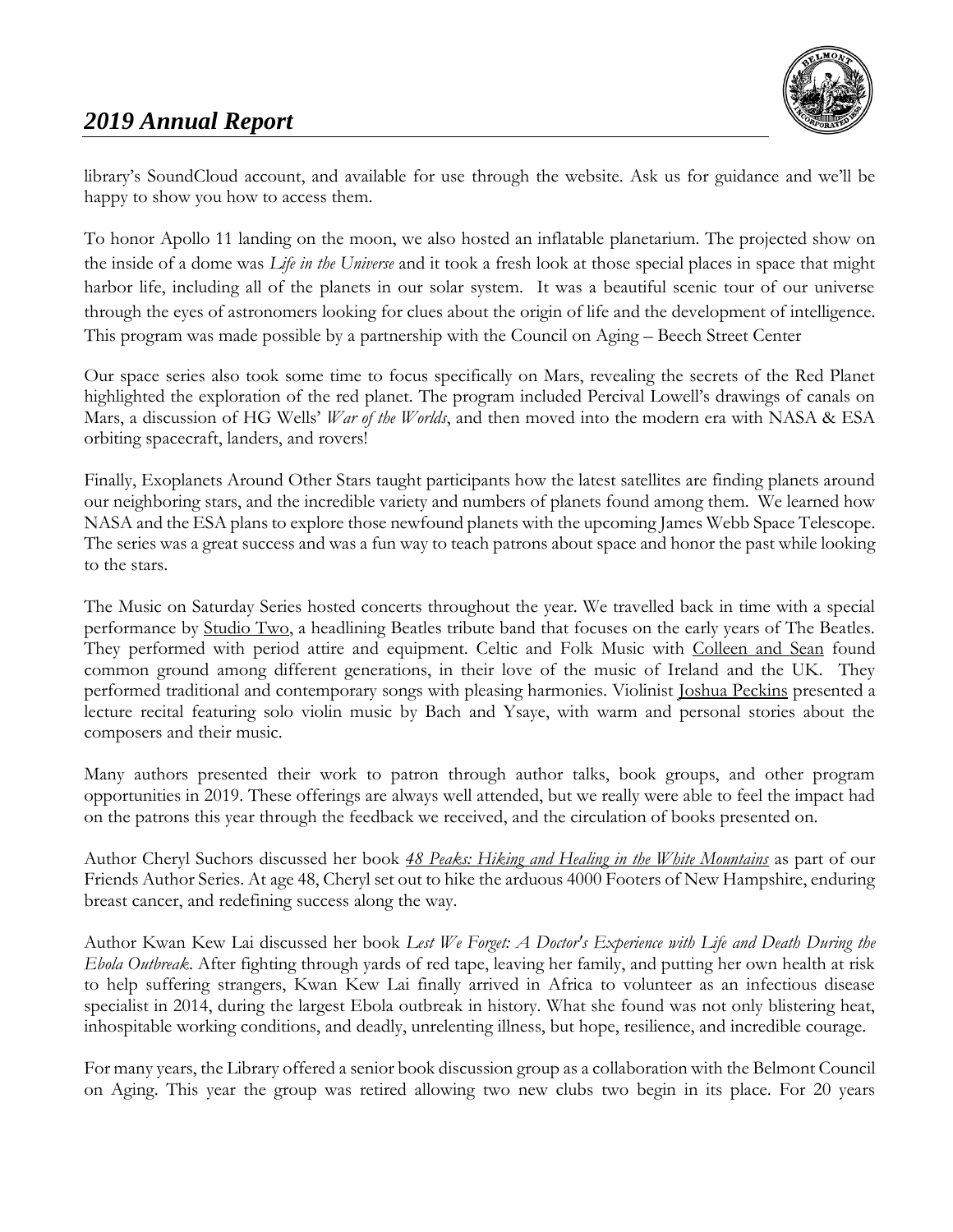

participants and Librarian Miriam MacNair enjoyed the group thoroughly and we are honored by the contribution this group made to our Library. Miriam now offers a Classics Book Group at the Library and the Council on Aging started a club at Beech Street Center called Page Turners.

The monthly Books and Bites program featured a great collection of authors this year. Miriam spoke on the life and work of the writer Sarah Orne Jewett, focusing on two of Jewett's works of fiction: *Deephaven* and *The Country of the Pointed Firs*--and on the biography *Sarah Orne Jewett: A Writer's Life* by Elizabeth Silverthorne. Miriam also discussed the novel *Pride and Prejudice* by Jane Austen.

We had more great authors speak on their works as part of Books and Bites throughout the year.

- Julie Dobrow -*After Emily: Two Remarkable Women and the Legacy of America's Greatest Poet*
- Sylvia Ruth Gutmann *A Life Rebuilt: The Remarkable Transformation of a War Orphan*
- Maryanne O'Hara *Cascade*.
- Belmont Author Sara B. Fraser *Long Division*
- Stephen Puleo *American Treasures: The Secret Efforts to Save the Declaration of Independence, the Constitution, and the Gettysburg Address*

We hosted a screening of the documentary, *Generation Zapped.* This film highlighted the potential health risks of wireless technologies and provided tips on how you can keep yourself and your family safe. After the screening, we were joined by Cece Doucette, who has helped introduce legislation to educate and protect the public, who facilitated a Q&A session.

At our Fix-It Clinics, participants brought in small household appliances, clothing, electronics, mobile devices, toys, and more and received free guided assistance from volunteers with repair skills to disassemble, troubleshoot, and fix their items. These hands-on events build community connections and reduce the number of repairable objects that are thrown away.

In the spring patrons learned strategies to help maximize social security. John J. Duddy, President of Strategic Tax & Insurance Services, Inc. taught participants about many common mistakes people make when signing up for Social Security benefits.

Journalist and author Robert Whitaker highlighted research that showed long-term outcomes for medicated patients are poor. As a result, new initiatives are emerging that lessen the use of medications and focus instead on creating supports that help children and adults struggling with mental difficulties get well and stay well. A lively and informative Q&A session followed his presentation. This event was made possible by a partnership with Science for the Public.

The Belmont Library hosted renowned bird photographer Peter Christoph for three events: Art of Bird Photography, Birds of New England Swamps, and Whatever Happened to the Birds of J.J. Audubon? He shared his epic birding adventures in a presentation that was both entertaining and informative

In May the Library hosted a Mental Health and Racial Equity talk presented by CHNA17. Its goal was to start conversations and build awareness of the connections between race and health, particularly focusing on mental health.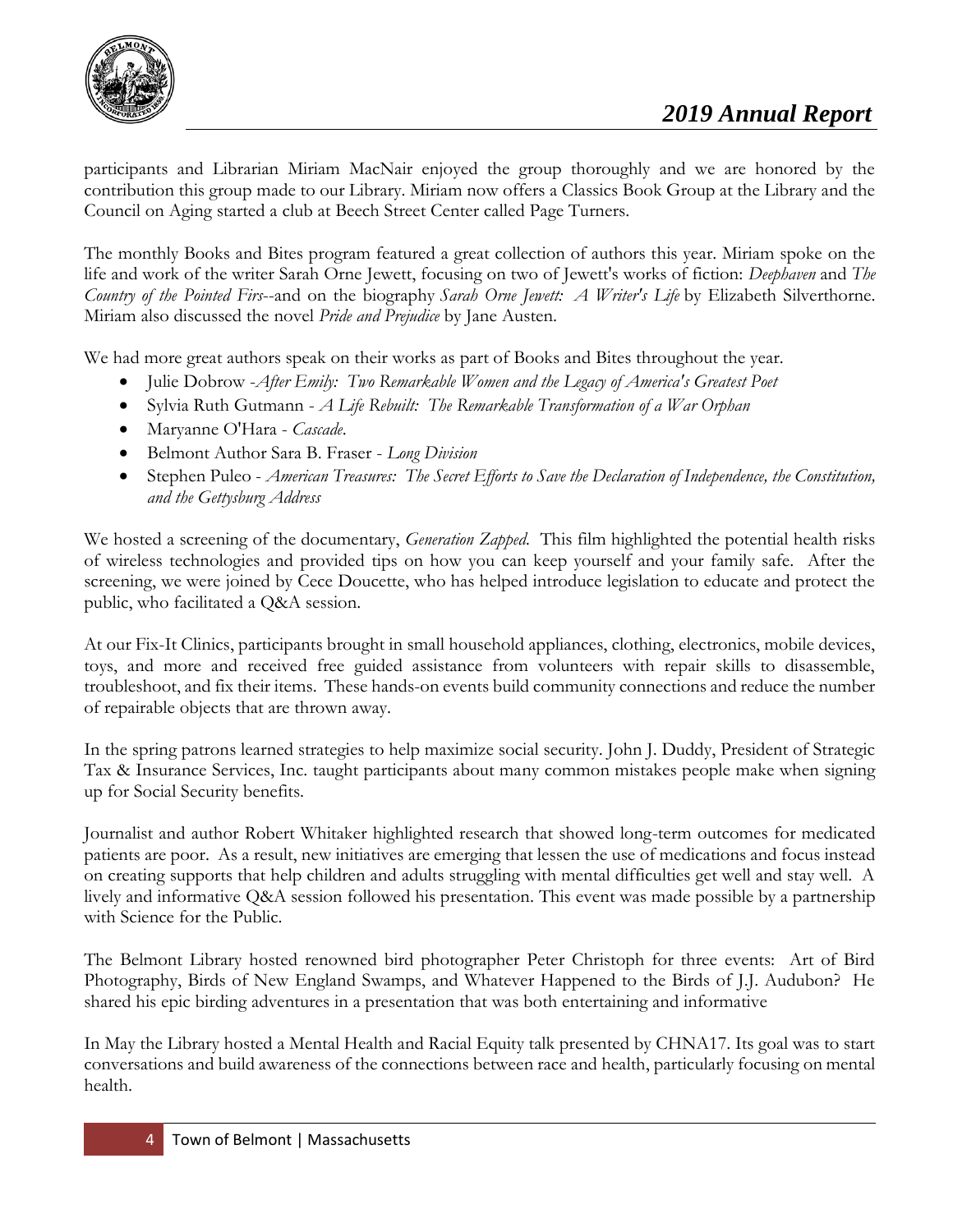

Belmont Against Racism hosted a film screening of *Activized: It's the American Thing to Do.* This film profiled a handful of ordinary Americans who have surprised themselves by becoming political activists.

Aldrich Astronomical Society astrophotographer, Kevin Boucher shared amazing Hubble pictures and some of his own photography. During his presentation, Kevin also discussed tips and tricks on how you can capture your own astrophographs.

Commemorating courage and sacrifice, the Belmont Public Library, in partnership with Belmont Veterans Services, hosted our annual Purple Heart Day Ceremony on August 7<sup>th</sup>

For our adult sessions of the Alien Autopsy Escape Room patrons were tasked with rescuing a surviving alien from the government. By solving puzzles, and gathering clues, participants worked their way through the room, turning off security cameras and disarming laser security systems.

Librarians started the Belmont Public Library Cookbook Club. Working from a different cookbook each month, participants select a dish to make and bring to that month's potluck where they discuss what they liked and disliked about the book. The club has consistently been filled to its capacity participants each month and showcases one of the Library's deepest collections.

Sally Cragin, award-winning columnist and tarot expert, taught a hands-on Tarot Card workshop that included the history of this unique art form and its practices. Patrons learned the rudiments of the four suits, the significance of the numbers, and the interpretation of 'Major Arcana" cards. Participants also got to practice performing readings for one another.

We hosted an evening with author Jonathan M. Hansen where he discussed his book, *Young Castro*, and its implications for our understanding of the history of US-Cuban relations going back centuries and of US-Latin American relations today.

In partnership with The Belmont Gallery of Art, artist Agusta Agustsson presented a Make-Your-Own Cutlery Wrap craft workshop. Using everyday products, participants printed a unique receptacle for eating utensils out of an old cloth napkin for on the go eating.

Daniel Zimmerman discussed his book, *Shots in the Dark*. He read segments from the book followed by several 'how I did it' stories, culminating in a Q&A.

Murder Mystery Party: Haunted Hunter filled our library with mischief, mayhem, and murder! Jest Murder Mystery Co. provided two professional actors to facilitate the evening's festivities. Once everyone arrived, every participant was given a part to play in the story, and everyone was encouraged to embody their given character. After the first act ended in the murder of a ghost hunter, it was up to our audience to decipher the clues, act their parts, and solve the whodunit! There were numerous standout acting performances from the audience, with "Hugh Huffman" taking home a trophy for his brilliantly acted old man character.

The Library hosts several recurring adult events in addition to our author talks and music series. If you never visited our groups like the Knitting Club, Tai Chi, or our Library Director run Dial M for Movies film club, try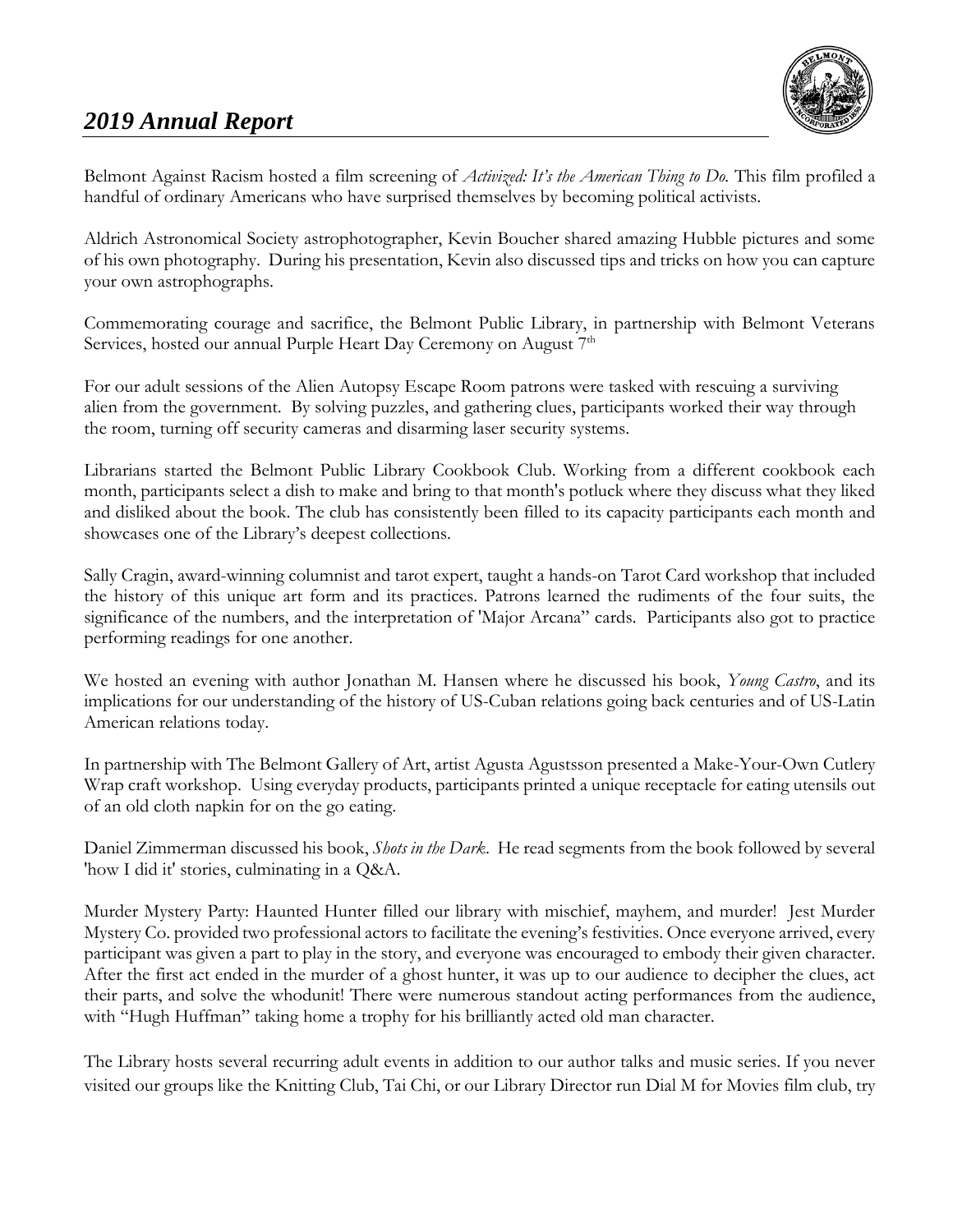

them in 2020.

In partnership with the Belmont Media Center we hosted an interactive Halloween experience. Participants walked through the halls of a virtual reality haunted house! While the house was not real...the SCARES were!

Librarian Nancy McColm gave a talk on Ancestry.com library edition, focusing on what's included in our subscription, and how to search in ways that maximize the chance of finding one's family's records. After the talk, all attendees went to the Reference Room to practice what they had learned, and to receive one-on-one help.

We continue to offer two different weekly conversation groups for adult English language learners from countries all around the globe, with a Monday morning group held from September through May, and a Wednesday evening group all year long. These groups serve between 20-30 patrons each week.

Coordinator of Public Services Mary Carter led a yearlong effort to right size the collection of adult materials. Patrons now have easier access to sought after books and materials, and popular collections will now have the chance to grow as needed. In the coming year we will look to cut down on the signage that exists and relocate collections to increase ease of use and navigation within the Library.

#### **Technology & Technical Services**

After the retirement of 47-year employee Fred Dooe, we took the opportunity to reassess the way Technical Services functions for the Library. The back of the house services focus on both the management of technology infrastructure, management of materials both as they are prepared for public use, and as they are removed when no longer useful. It made great sense to our Library Director to take both groups of staff members which worked side by side, merge them into one department focused on these backs of the house duties. We also implemented a new reporting structure to better align staff and improve service delivery.

Former Technology Librarian Ellen Girouard became the Coordinator of this new Department called Technology & Technical Services. Ellen hired former Natick Library Director Lauren Pfendner to come and be our new Technology Librarian.

The library greatly expanded its' Library of Things collection in 2019, adding more items, created specialized branding, cataloging, packaging and a dedicated web page. The program was piloted in previous years with great success. In order to highlight this unique collection, logos were created that reflect the library's original branding, but play off it with an expanded color palette. This branding was carried through to the Library of Things page, [https://belmontpubliclibrary.net/services/library-of-things/,](https://belmontpubliclibrary.net/services/library-of-things/) leading to many inquiries regarding these new and exciting lending opportunities. In addition to existing items, the Library of Things now includes a telescope, sewing machine, Nintendo Switch, digital microscope and graphing calculators. Plans are underway to expand this collection even further with more science learning, digital conversion and streaming possibilities.

Belmont patrons continue to expand their use of digital materials. We saw a 25% increase in usage specifically of Hoopla, RB Digital and Overdrive, our three most popular digital circulation methods. The Library can be used, on site, in your homes, even while traveling abroad, these increases year over year show us that while patrons continue to want physical books and other materials, they are also value digital access as well.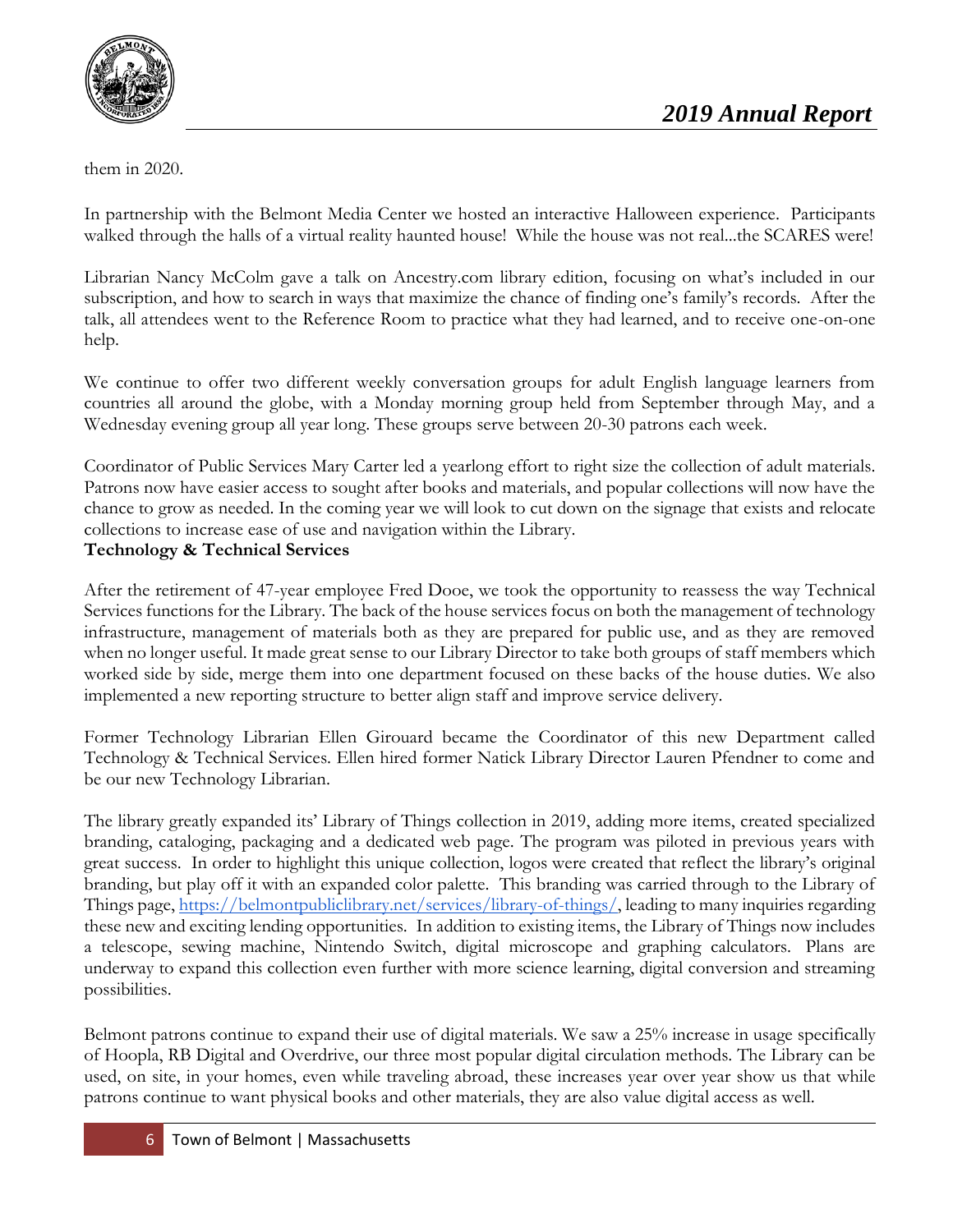

### **Children's**

The Children's Department in Belmont is one of the busiest in the state, currently ranking 11<sup>th</sup> overall for collection use statewide. While our Jane Gray Children's Room is undersized and outdated, it is the destination of children and family's town wide. As the school age population continues to grow, we see our attendance at programs and usage of our collection doing the same.

It was a record-breaking year in the Jane Gray Dustan Children's room. Program attendance at the library and outreach to schools and other partners throughout town totaled 14,971, a 17% increase from our previous year including an approximately 41% increase in the number of attendees specifically at outreach programs held outside of the library building. This increase in outreach programming was a top priority of Children's Librarians.

Librarians regularly visited four Belmont preschools (The Wonder School, Waverley Square Daycare, Belmont Cooperative Nursery School, and Ranjana Jha's family daycare and preschool) and made a special visit to the Henry Frost Children's in the fall. The Library continued to lead weekly story times at the Farmers' Market.

The library built a strong foundation for regular outreach with local elementary schools and Chenery Middle School. During the fall of 2018, the library reached out to the fifth-grade class at the middle school to ensure that all fifth graders had the chance to create a library card of their own. The library enjoyed visits from second graders from the Burbank School and the Wellington School where students were able to learn about library materials and resources and get new library cards.

Librarians have started regular visits to the Belmont Gallery of Art for story times and crafts that connect to their exhibits. The newly reformed Belmont Youth Commission helped provide popular events including an ice cream social for middle schoolers, and a Pizza with the Police event where families could meet and socialize with Belmont Police officers. The Belmont Media Center ran after school programs where kids of all ages could experience Tilt Brush and other virtual reality programs.

Children's program and service offerings are responsive to the needs of the community. As the schools have seen increased demand for services, we have also seen these increases in our Children's programming. We have expanded offerings of programs including story time for 1 year olds to accommodate demand. We now have Chinese story time programs and will look to expand to other language story hours given the diverse needs of the community.

While outreach this year was noteworthy, general partnerships with community organizations and the schools were equally successful. The Library offered many popular after-school activities for older children, including from local Belmont companies and organizations such as The Duct Tape Network, Mad Science, Habitat, and Music Together of Belmont. We were able to launch our first Reading Dog program with the help of our former Coordinator of Public Services, and Elvis, her certified reading partner dog. Our Parent Child Book Club continued to bring multiple generations together to discuss and analyze books while munching on pizza. This book club has gotten specific feedback from patrons who treasure their experiences.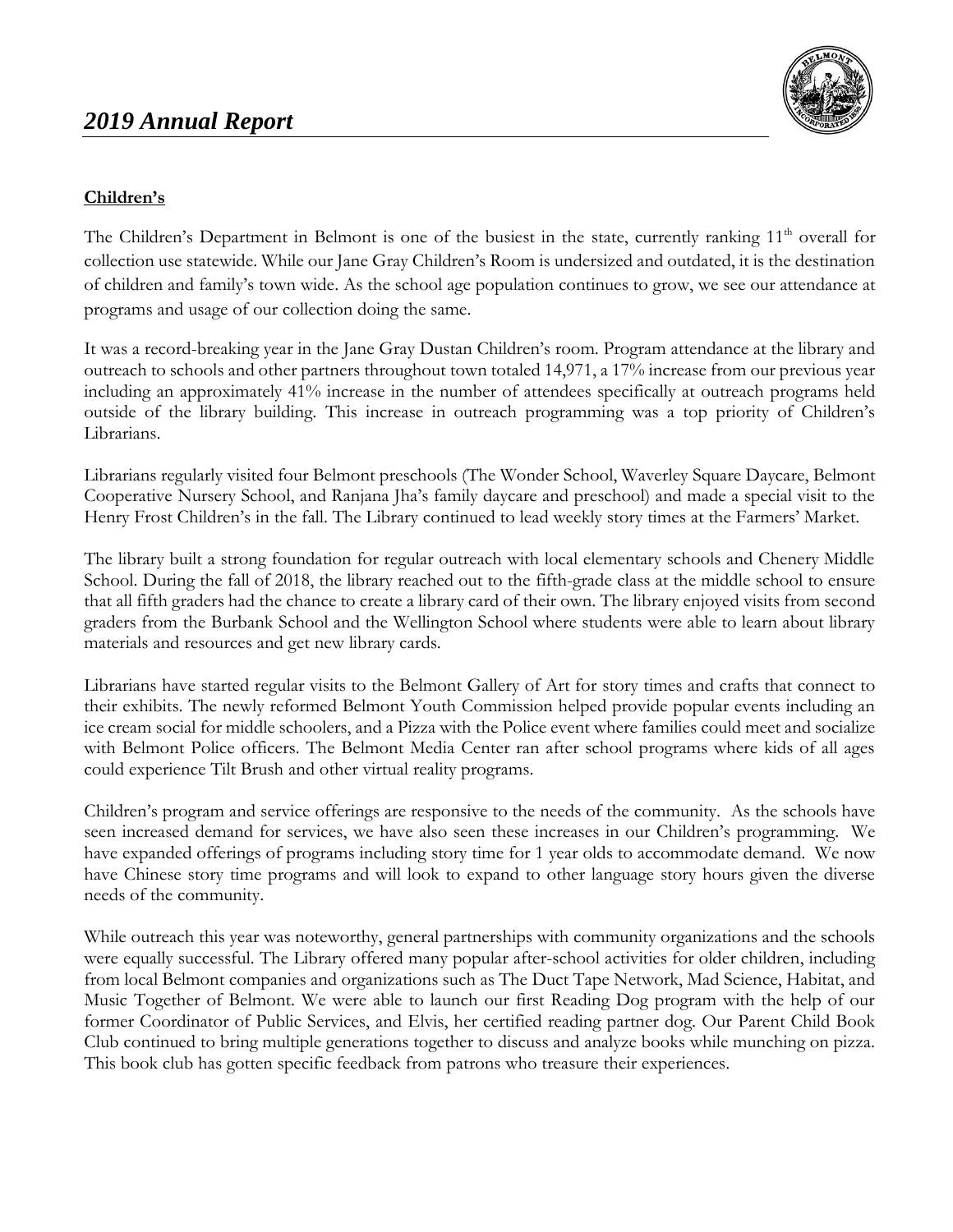

*"This parent child book group is such a sweet way for my child and me to take our very introverted love of books out into the community. It helps us build a stronger bond between ourselves and our community. And it helps him to build skills of engaging in groups in community that will be useful for him across his lifetime."*

*"With Deborahs encouraging engagement as facilitator, the library book club provides a wonderful social space to share ideas about different cultures and writing craft with peers. It also recently motivated my daughter to read a longer book than before. Because she struggles with dyslexia, this is huge. Thank you Deborah!"*

The Children's Librarians continued to partner with the local organizations and town agencies throughout this year. The Belmont Fire Department's Engine 2 visited and gave kids a chance to see a real fire truck up close. A few weeks later, Belmont Firefighter Ross Vona read stories about firefighters and taught fire safety tips during Fire Safety Week.

The Children's Department came together with the Reference and Young Adult Departments to create fun successful programs. Summer reading programs kicked off with events for all ages including a craft party, a life sized inflatable planetarium, virtual reality, and a movie and craft party. Spooky fun was had by all at the library's Halloween party which included crafts, cookies, and a virtual reality haunted house provided by Belmont Media Center.

The Children's Department's partnership with the Watertown/Belmont Coordinated Family and Community Engagement (CFCE) grant program remains strong. During the school year, the grant program offers a weekly Literacy Playgroup and parent workshops at the library and provides additional programs and resources to library patrons. A weekly summer STEAM playgroup was offered for families with children ages 5 and under.

It's official – Belmont kids love to read and bead! 957 children participated in the 2019 Books and Beads Summer Reading Program, a 58 percent increase from 2018. Participants earned different kinds of beads for every fifteen minutes of reading, as well as brag tags and books to keep as prizes for reaching a reading goal. The new program also provided volunteer opportunities to middle school and high school students who volunteered over a hundred hours to help distribute beads.

Children's summer programs drew large crowds, including a concerts from Charlie Hope and Toe Jam Puppet Band, a puppet show from world-renowned performer Bonnie Duncan, new craft programs aimed at tweens. 2,215 people attended Library summer programs.

School vacation programs were also a huge draw. This included Ed's Comedy Magic Show, Mr. Vinny's Shadow Puppet Show, visits from real wild animals with Animal World Experience, and the return of our popular New Year's Eve concerts where children can countdown to the new year early and dance and sing along to music that everyone in the family loves.

A large variety of storytimes and programs for our baby, toddler, and preschool aged patrons were offered. Concerts from popular local musician Matt Heaton, Music and Movement with local resident Rubi Lichauco and musical storytimes from the Powers Music School helped round out our regular early literacy offerings. Sheryl White brought her popular Baby Sign Language and Mindfulness for Preschoolers programs to Belmont. Staff also had a chance to let their unique talents shine. The Ukuladies, a musical duo comprised of two of our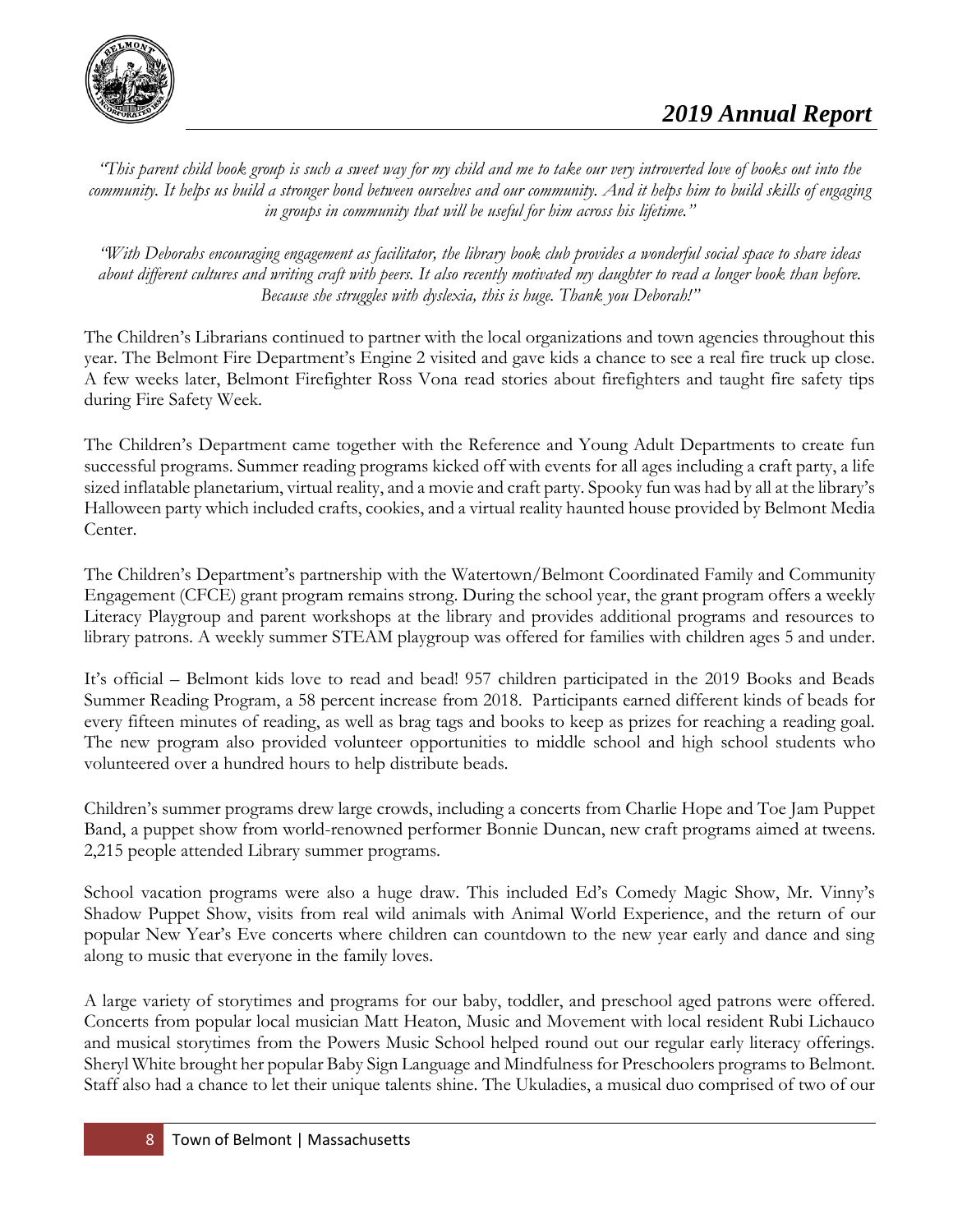

children's librarians, performed several concerts, and librarians performed their own Halloween puppet show to an enchanted audience of over one hundred preschoolers.

We were thrilled to be able to update the appearance of our Children's Room in 2018. New carpet and paint added some color and brightness to our space. During the renovation we were able to provide children's services in the library's Assembly Room and still provide our usual services and programming.

#### **Young Adult Services**

Our Teen Department serves one of our most important demographics in town, our young people in middle and high school. These young adults are in the most important period of their lives so far, and are now discovering what they enjoy, how they feel, and who they are going to be. One of the real joys of our work is watching this time for them happen right in front of our eyes. Our proximity to the schools makes us a daily destination for the teens of Belmont, and we wouldn't have it any other way. Hearing teens talk about loving their library really makes you feel like you're doing it right too, they are totally honest always, so when we hear positive feedback from them, we know it's real.

*"In the past I was worried about coming to the library, because there were lots of kids from school here, and I didn't want them to see me going to the Library. It was really dumb, I mean, they were here too, everyone likes the library, in this town it's cool, and now all of my friends come here all the time."*

*"The Library does the coolest things, it's not quiet or boring, and they always have snacks and fun stuff going on. We come here every day, well, not every day, but it feels like every day. The new YA space is chill too."*

A key accomplishment of the Young Adult department in 2019 is the design and implementation of a remodel of the teen room. The remodel optimized the space usage and improved the comfort of the room. Feedback from teens on this project has been enthusiastic with many new teens enjoying the space. It's become the preferred spot to study, work on homework and hang out.

This year the library offered 113 programs, with 896 total attendees. Due to the aforementioned Teen Room remodeling project, numbers for fall programs were less than projected. However, performance indicators from the summer indicate a very successful year.

This year's summer reading program went through some changes as we revamped it to provide more ways for teens to participate. Rather than using bingo cards, teens were given the chance to earn 20 different embroidered patches that fit the " A Universe of Stories " theme, via traditional activities like reading books, but also via visiting cultural institutions, creating things, or trying their hand at some "adulting." Unlike last year, online sign up was also available. 80 teens signed up for the program, and participation rates were up over last year. Belmont teens earned a total of 300 individual patches.

The patches were not the only new feature of our summer reading program, previous years' summer program offerings have focused on offering all-ages activities, which, while open to teens, did not tend to attract them and would be dominated by children and their families. This year, we expanded our teen and tween only program offerings in June to August, to much success. Young Adult Librarian Rachel Moir tripled our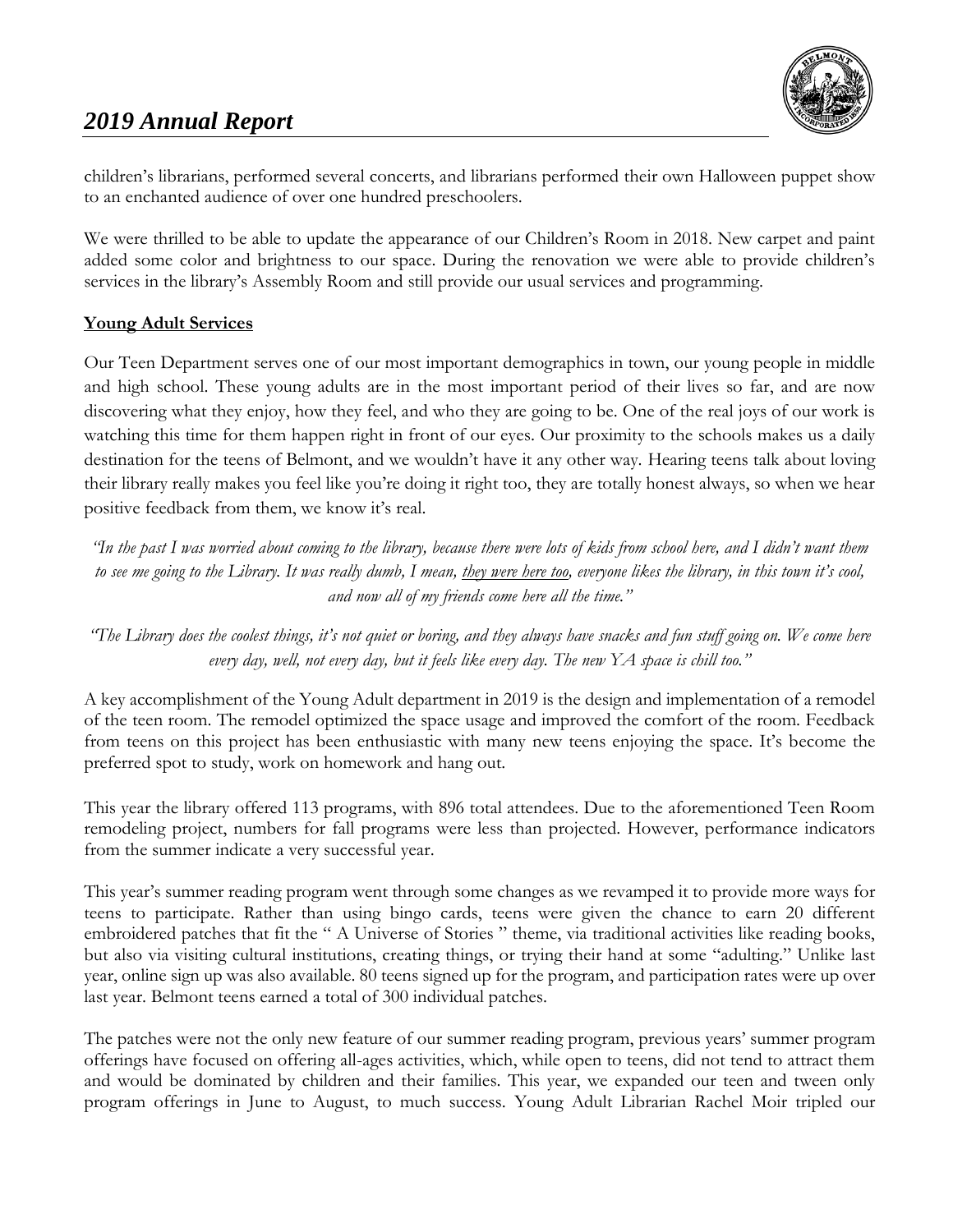

participation as we went from 97 teens attending 16 teen-only programs during the summer of 2018, to 345 teens attending 33 programs during the summer of 2019.

Girls Who Code, our chapter of the national computer programming organization dedicated to getting young women interested in coding and STEM fields, continues to be a strong presence at the library. The weekly class, which runs 2 semesters, maxes out its 25-person sign up limit, we keep a wait list.

As a final, end of summer celebration, the library hosted teen and tween After Hours Laser Tag in the library, with 24 tweens and teens in attendance.

### **Belmont Public Library Foundation**

The Belmont Library Foundation, a Massachusetts  $501(c)(3)$  corporation, undertakes promotional and fundraising activities for the Belmont Public Library, including construction of a new library building. Now that Belmont's Library Building Committee has created a schematic design for a new building, the Foundation is preparing a major capital campaign to support fundraising efforts. The Library Foundation will be leading the effort to raise private donations for this important project. Please visit [www.belmontlibraryfoundation.org](http://www.belmontlibraryfoundation.org/) to learn more.

### **Friends of the Belmont Public Library**

The Friends of the Belmont Public Library continued to provide strong support for the library, funding a wide range of programs reaching all ages and interests. The Friends program highlights included author talks, music on Saturday programming, and many other previously mentioned programs.

One major focus each year for the Friends is the summer reading program including funding the book prizes for the Children's Summer Reading program. In 2019, the Friends also funded summer Thursdays with movies, crafts, and games for families. The Friends also continued to fund the library's popular museum pass program. The museum pass program offers free and discount passes to 20 museums and parks. The Library circulated 2437 museum passes this year.

The Friends continued their focus on the exterior of the Library, planting new shrubs and trees and tending to seasonal planters. We are very thankful to Belmont Garden Club volunteers who also pitched in on the Friends' beautification efforts.

Hundreds of Belmontonians support the Friends of the Library through their membership annually, and also through the thousands of donated books, films, and music cd's which come in daily. The sale of these items is an important part of their revenue. In addition, the Friends were able to provide used books for a variety of other worth causes including materials for teacher libraries in Belmont schools and free books for patrons of the Belmont Food Pantry.

### **Library Administration**

### **Goals for 2020:**

Continue to drive collection usage, program offerings and community participation. Explore opportunities to enhance existing programs and develop new ones to meet the evolving needs and demographics of the community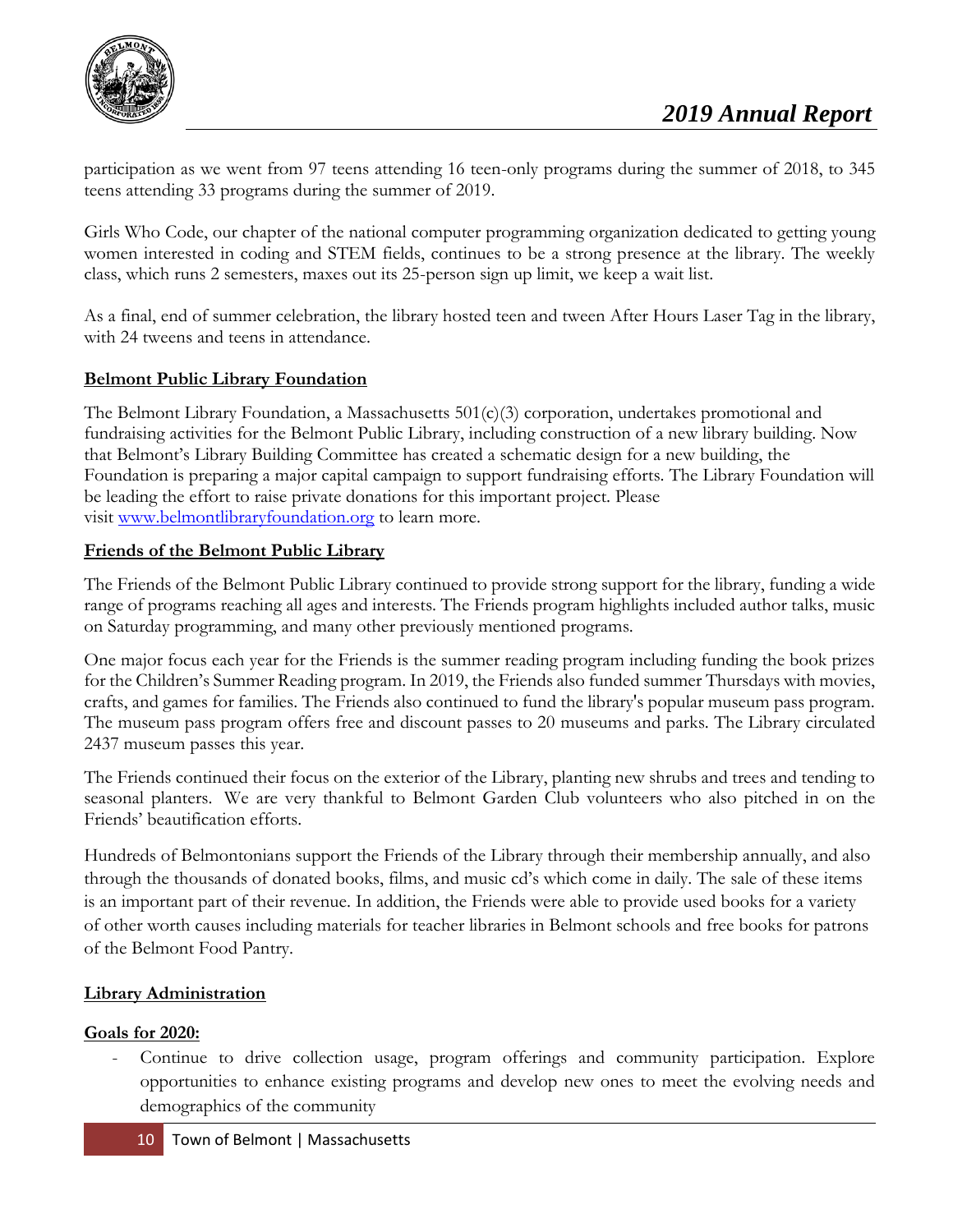

- Outline detailed plan to update the Long Range Plan for 2021 2026. Achieve significant results against this plan
- Complete future state staffing model. This will include an assessment of current staff skills, staffing models and will result in a plan for a target state staffing model to meet the future needs of the library.
- Staff Development: Expand opportunities for conference attendance. Provide management training for Department Heads. Conduct in-service staff development programs including health and safety training
- Continue to enhance the partnership and collaboration with the Belmont School Department
- Continue to enhance community outreach and engagement with key programs and partnerships (Library staff and Trustees)
- Continue to advocate for funding and support for library programs, services and facilities (Library Director and Trustees)

Library Administration drove activities and accomplishments in key areas over the past year including continued review and realignment of staff roles and structures, enhanced and expanded key programs and partnerships, and participation in key activities driving the next phase for the library project.

With regards to staffing, as staff have retired and or transitioned, the Library Director with the Trustees have sought to assess, revise and realign key roles, staffing models and reporting structures. This has resulted in a restructuring of the Technical Services Department and includes the hiring and transition of key staff members. In addition, staffing models were reviewed and part time roles considered as to how best to support the library during expanded hours.

A Library Innovation Consultant worked with the staff to assess 21<sup>st</sup> Century library needs and to explore paths to deliver these services. Recommendations confirmed many of the ideas that staff had previously identified and identified new opportunities to enhance services to the community.

The Library Director and staff continuously examine current programs, services and partnerships to identify areas to enhance, improve and in some instances stop. Details on these actions are reflected in other sections of this report. In addition, Library staff participate in a variety of Town events, including Meet Belmont, Town Day, Back to School Nights, host information forums for day care options, and staff a table at the Farmers Market where the community could find out about our upcoming programming, check out a bestseller, or enter a contest.

Expanded Children's room hours to weekday evenings implemented in prior years, has allowed greater access to over 7000 patrons annually. This year, we expanded our hours to include Sundays year round creating a long sought after 7 day a week schedule. Both of these are tied to the needs of our patrons and requests for hours that meet the changing needs of the community and varied uses for library services.

To eliminate barriers to service and to increase usership, many of our peer libraries have chosen to eliminate late fees. In reviewing our fee policy, we decided instead to implement the Food for Fines program as an alternative. Fines can be paid in the traditional way or can now be satisfied with a food donation for the Belmont Food Pantry. Thus far, this alternative has been overwhelmingly received resulting in the monthly donation of hundreds of food items to the pantry and helping them to meet their increased needs.